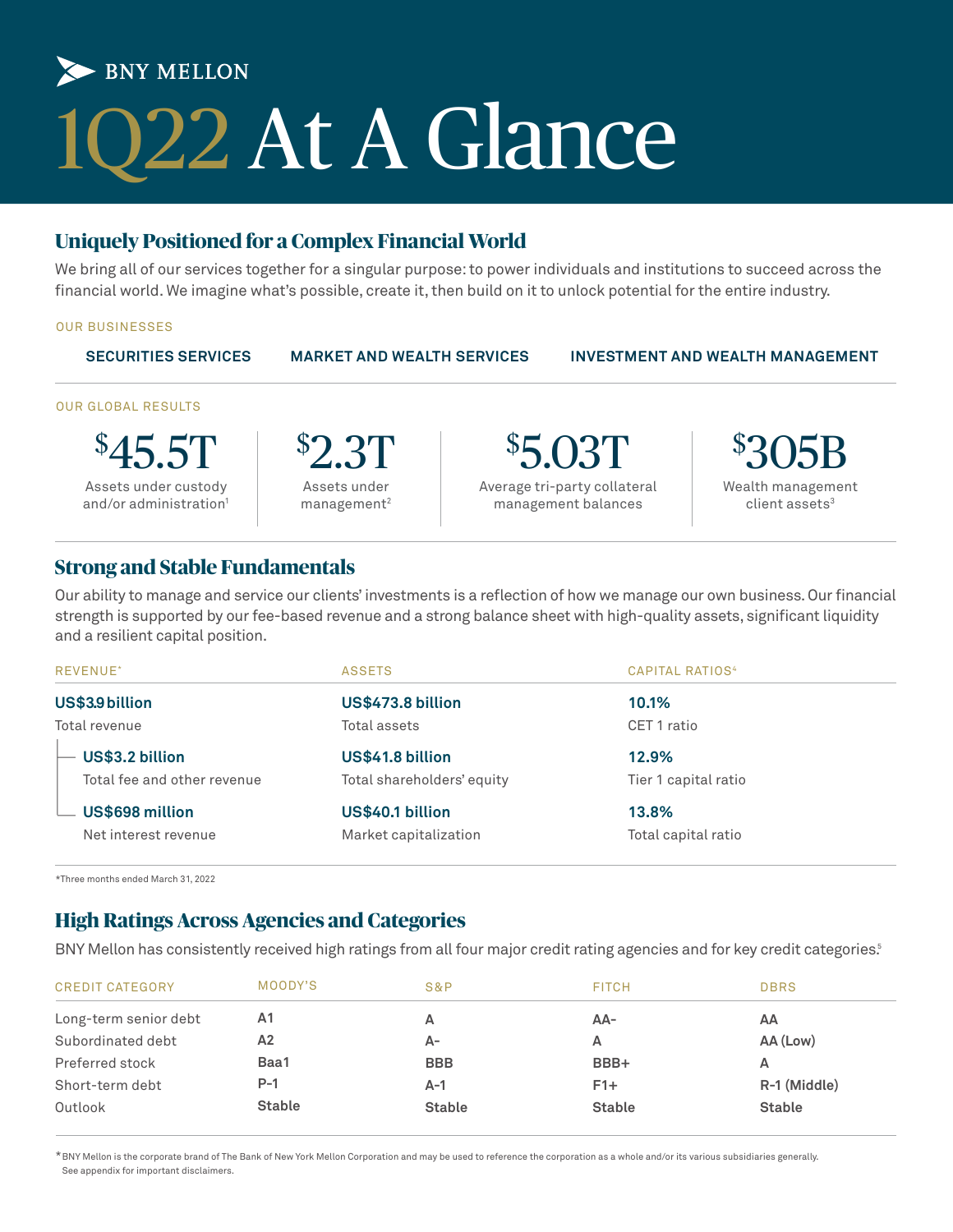# From Around BNY Mellon

# **From Around BNY Mellon – 1Q22 Highlights**

#### **BNY Mellon Announces Leadership Succession Plan Naming Robin Vince CEO-Elect**

The Bank of New York Mellon Corporation announced that Thomas P. (Todd) Gibbons has decided to retire as Chief Executive Officer and member of the Board of Directors on August 31, 2022, after a distinguished 36-year career with the company. The Board of Directors has appointed Robin Vince to be his successor at that time.

#### **BNY Mellon Issues Statement on Ukraine**

BNY Mellon stands united in the face of the tragic events occurring in Ukraine. We are initially donating \$1mm to further humanitarian efforts as well as matching our employees' contributions. We are also taking actions to support the wellbeing of our employees and the members of our community who have been impacted.

#### **BNY Mellon Named to Forbes Blockchain 50**

BNY Mellon has been featured in the fourth annual Forbes Blockchain 50 list, a compilation of the top 50 companies around the world deploying blockchain technology to speed up business processes, increase transparency and potentially save billions of dollars.

#### **Jennifer Barker Appointed Chief Executive Officer, BNY Mellon Treasury Services**

Jennifer Barker, recently named Chief Executive Officer for BNY Mellon Treasury Services business will build on the strong record that Treasury Services has in providing domestic and cross-border payments, US dollar clearing, trade finance and liquidity management capabilities to clients in APAC, EMEA and the Americas.

#### **The Asset Management Industry's Data-Driven Future Has Arrived**

The last chapter of our far-ranging study of industry priorities explores why asset managers are considering outsourcing as a way to help them return to their core focus.

#### **There is No 'One Size Fits All' for Custodial Models**

Asset owners are navigating an uncertain investment landscape. New investment strategies and enhanced transparency and governance are leading asset owners to rethink their operating models across the value chain to optimize investment outcomes.

#### **Redefining Work: Five Challenges for Advisory Firms**

Employee expectations have changed over the past two years. Pershing's Client Advisory Board shares how they are addressing the five most pressing challenges: less employee loyalty; increasing competition and talent mobility; loss of company culture; employee burnout; and reluctance to return to the office.

#### **BNY Mellon Awarded Expanded Mandate by the National Pension Service of Korea**

We successfully completed the onboarding of the fixed income investment portfolios of the National Pension Service of Korea (NPS), the world's third largest pension fund.

#### **Funding Services for China Access Schemes**

A 15-minute e-learning video on funding models and processes that helps you expedite market entry across access schemes.

#### **News & Views: "Greenflation" transitory or persistent?"**

In the global shift to clean energy, what are the costs and ramifications of such a transition? Here the Global Economic and Investment Analysis team outline the arguments and discuss the variables that will factor into achieving a greener world.

#### **Dreyfus Launches BOLD Shares Supporting Howard University**

Offered exclusively through BNY Mellon, BOLD shares provide opportunity for clients to make a direct social impact through the Dreyfus Government Cash Management fund, its largest money fund, helping to support Howard University students in their educational journey.

#### **Shifting Horizons: Insights Into How Family Offices Are Responding to Rapid Economic & Social Change**

BNY Mellon Wealth Management's first Global Family Office proprietary research, which received great engagement with clients and the press.

#### **Your Active Wealth Podcast**

BNY Mellon Wealth Management's first podcast featuring experts who lead our firm – and from our industry – bringing thematic and timely conversations on how to grow, manage and protect your wealth, and insights on how to confidently navigate the unpredictable and unexpected.

Look for more updates from BNY Mellon at **bnymellon.com/newsroom.**

# **Highlighted Awards and Indices**

#### **American Banker's Most Powerful Women**

*25 Most Powerful Women in Finance for 2021: Emily Portney* 

*25 Women to Watch for 2021: Paulette Mullings-Bradnock* 

*Standouts in their Role for 2021: Jolen Anderson, Bridget Engle*

#### **Barron's 100 Most Sustainable Companies**

*Recognized among Barron's 2022 top 100 companies in America across a variety of sectors that scored highest in 230 environmental, social, and governance, or ESG, performance indicators.*

**Bloomberg Gender-Equality Index**

*Listed on the Bloomberg's 2022 GEI, a leading indicator aimed at increasing transparency surrounding gender-related practices and policies at publicly listed companies* 

*Fifth consecutive year*

#### **CDP Climate Change "A List"**

*Listed on CDP's 2021 Climate Change "A List" driving ambitious sustainability initiatives Ninth consecutive year* 

**Disability: IN - Disability Equality Index** *Listed on 2021 Disability Equality Index Third consecutive year* 

**Dow Jones Sustainability Indices** *Listed on 2021 DJSI North America Index Eighth consecutive year* 

#### **Fast Company Best Workplaces for Innovators**

*Listed on 2021 Best Workplaces for Innovators* 

#### **Fortune Magazine's World's Most Admired Companies**

*Named one of Fortune's 2022 Most Admired Companies.*

*25th time BNY Mellon has been included, since it originated in 1997*

#### **Human Rights Campaign's Corporate Equality Index (HRC CEI)**

*Achieved Perfect Score – 2022 Corporate Equality Index*

*Fifteenth consecutive year*

For more Awards and Recognition, visit **bnymellon.com.**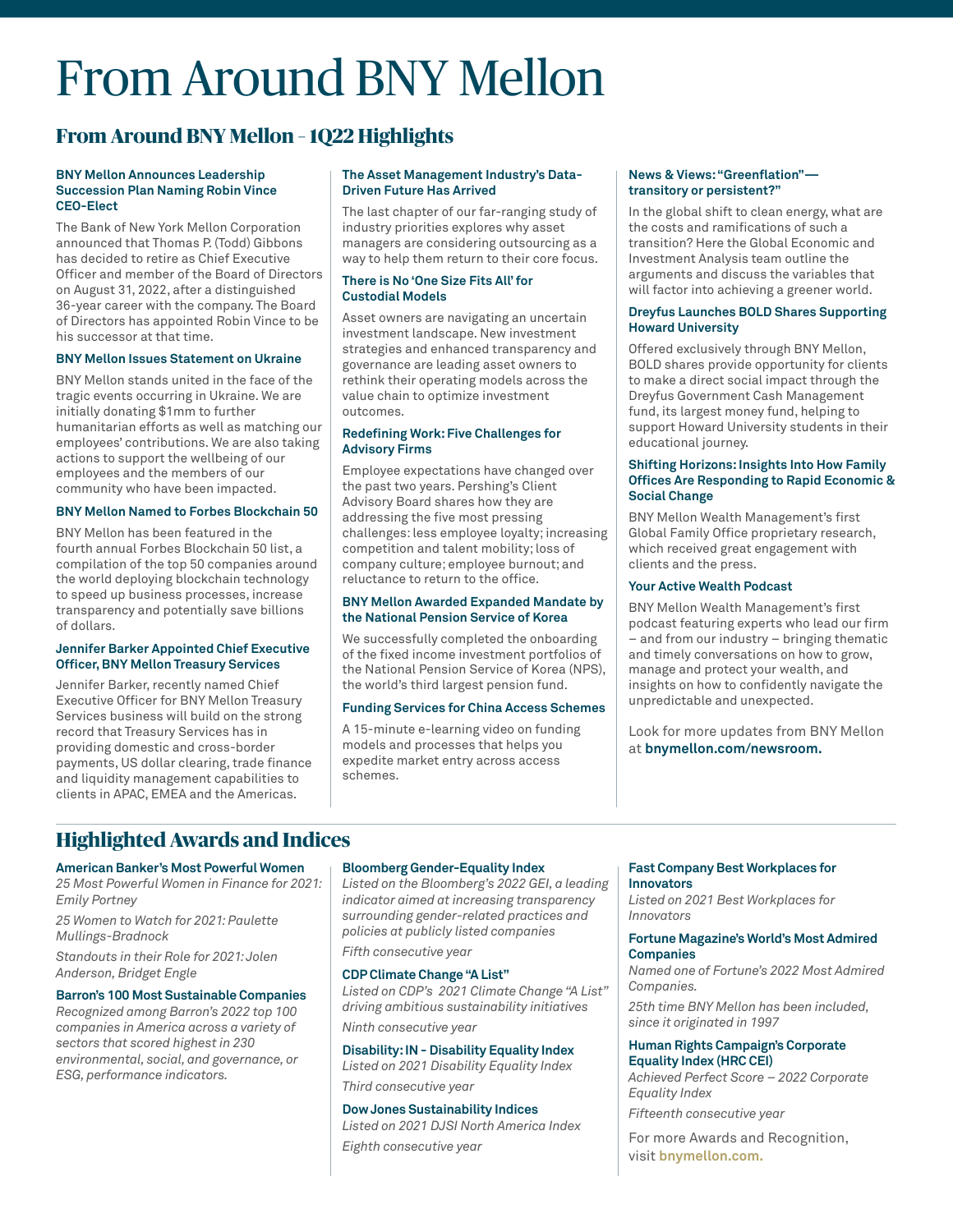#### OUR GLOBAL REACH

# **Solutions for Highly Complex Financial Issues**

BNY Mellon is a provider of investment management and investment services and we are a world-renowned leader in each. When combined, the power of our extensive capabilities can help drive your success in markets around the world. With a dedicated business presence on six continents and 35 countries, BNY Mellon delivers global scale at the local level.

49,600 Workforce



100 Settlement in more than 100 markets

#### WHO WE SERVE

# **Corporations / Investors / Institutions**

Asset Managers, Banks, Broker-Dealers, Central Banks, Corporations, Family Offices, Financial Intermediaries, Governments, High-Net-Worth Individuals, Insurance Companies, Investment Advisors, Nonprofit Organizations, Pension Funds, Sovereign Institutions



#### OUR SOLUTIONS

# **Meeting the Financial World's Needs**

With our scale, depth of knowledge, breadth of assets and leading-edge technology, BNY Mellon has an unparalleled ability to help clients see what's next and shape the future of finance.



#### **SECURITIES SERVICES**

With our extensive platform, our Securities Services network offers you resilient, scalable and comprehensive solutions to support your business at every stage.

#### **CAPITAL MARKETS, LIQUIDITY & FINANCING**

Our Capital Markets, Liquidity & Financing platform combines leading-edge solutions with sweeping market access and is designed to help you elevate the investment process.

#### **INVESTMENT MANAGEMENT**

Investment Management offers expertise from the world's top investment firms with solutions across every major asset class, all backed by BNY Mellon's 230+ years of proven stewardship.

#### **DATA + ANALYTICS**

Our Data + Analytics solutions offer insights no one else can. Now, you'll have the power to make better decisions and enhance value for your clients.

#### **TREASURY SERVICES**

With market-leading global payments, liquidity and trade services, Treasury Services can help optimize every interaction and manage risk to help ensure you succeed in an evolving landscape.

#### **WEALTH MANAGEMENT**

Our approach to wealth management is informed by every aspect of your financial life: investing, borrowing, spending, managing taxes and protecting your legacy. Welcome to BNY Mellon Active Wealth<sup>SM</sup>.